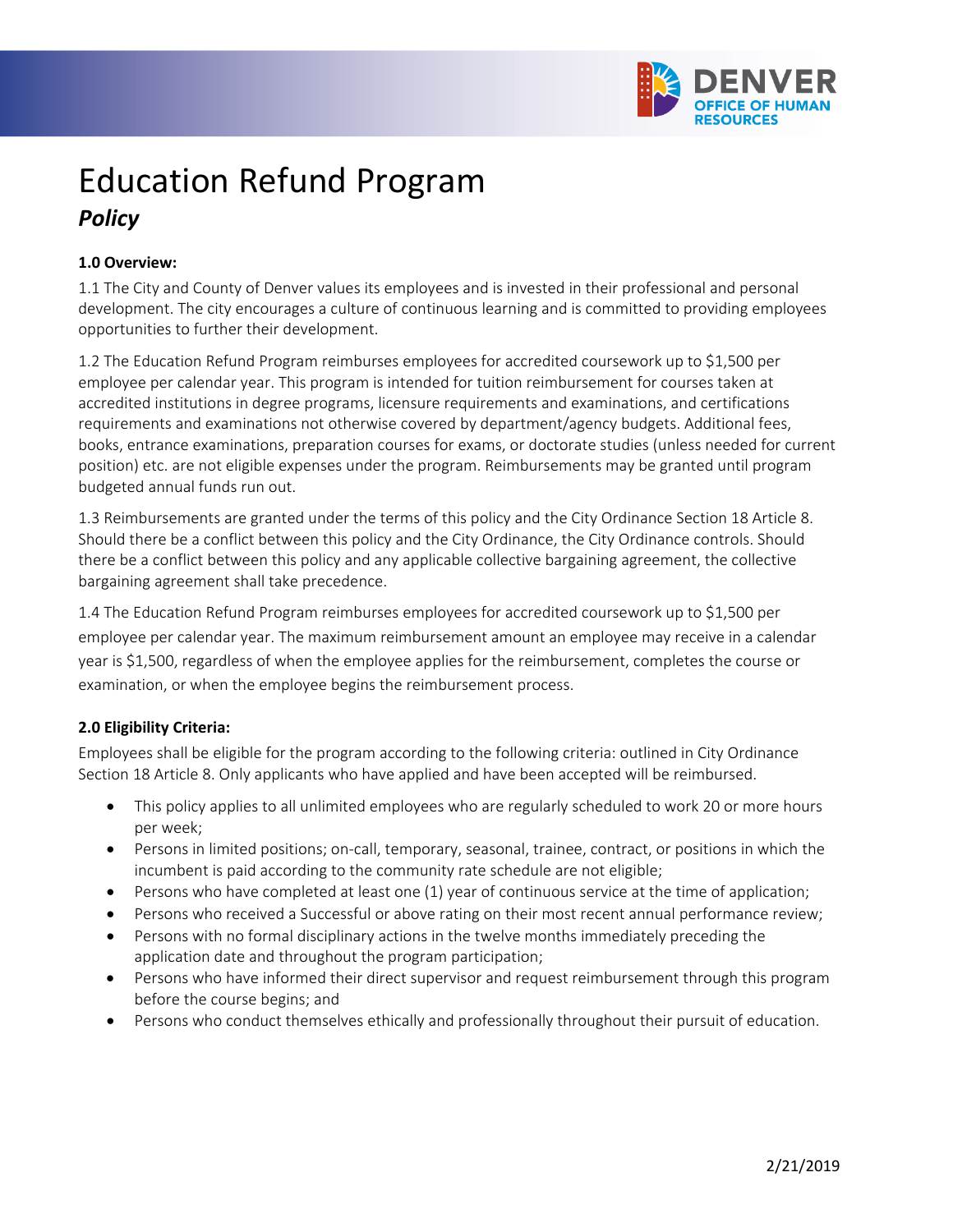

- Degree program coursework will be reimbursed as follows:
	- Up to 100% of the cost of the course (up to \$1,500) can be reimbursed for a grade of A for coursework associated with an accredited degree program.
	- Up to 80% of the cost of the course can be reimbursed for a B for coursework associated with an accredited degree program.
	- Up to 60% of the cost of the course can be reimbursed for a C for coursework associated with an accredited degree program.
	- Only grades that are a C or above will be reimbursed. Grades of a C- or lower, or a grade of failing, are not eligible for reimbursement.
- Certification and licensure coursework must receive a passing grade of C or better, or pass for pass/fail coursework will be reimbursed as follows:
	- Up to 100% of the cost of the course (up to \$1,500) can be reimbursed for a passing grade for pass/fail coursework or an A in any coursework associated with certification or licensure.
	- Up to 80% can be reimbursed for a B in any coursework associated with certification and licensure.
	- Up to 60% can be reimbursed for a C in any coursework associated with certification and licensure.
	- Only grades that are a C or above will be reimbursed. Grades of a C- or lower, or a grade of failing, are not eligible for reimbursement.
- Certification and/or licensure examination fees shall be reimbursed up to a max of \$1,500 per employee per calendar year.

## **3.0 Funds:**

Annual funding for the Educational Refund Program shall be determined each year by city council. All eligible participants will be chosen to maximize allocated budget. If more applicants apply than budget allows to participate, participants will be selected by lottery from eligible applicants. Employees who are approved will receive reimbursement on their paycheck for the approved amount.

#### **4.0 Employee Responsibilities:**

4.1 Employees who participate in the program are expected to exhibit behavior consistent with the city's policies, procedures, Career Service Rules, Executive Orders, and reputation both in the classroom and their work environment. Only applicants who have applied, been accepted, and submit proof of passing grade will be reimbursed. Participants are required to submit an unofficial transcript or grade report at the end of the course to verify grades, and proof of payment for reimbursement. These materials need to be provided within 90 days of course completion to the program administrator. If proof of a passing grade is not received within 90 days of course completion, no reimbursement will be made. Participants are also expected to notify their supervisor and OHR of any conduct violations.

4.2 Participation in this program is voluntary and an investment in professional development. It is an opportunity for participants to expand their skills in furthering their job and career with the city. Because this is voluntary, participants may not attend classes (whether in person or online) or complete coursework during work time.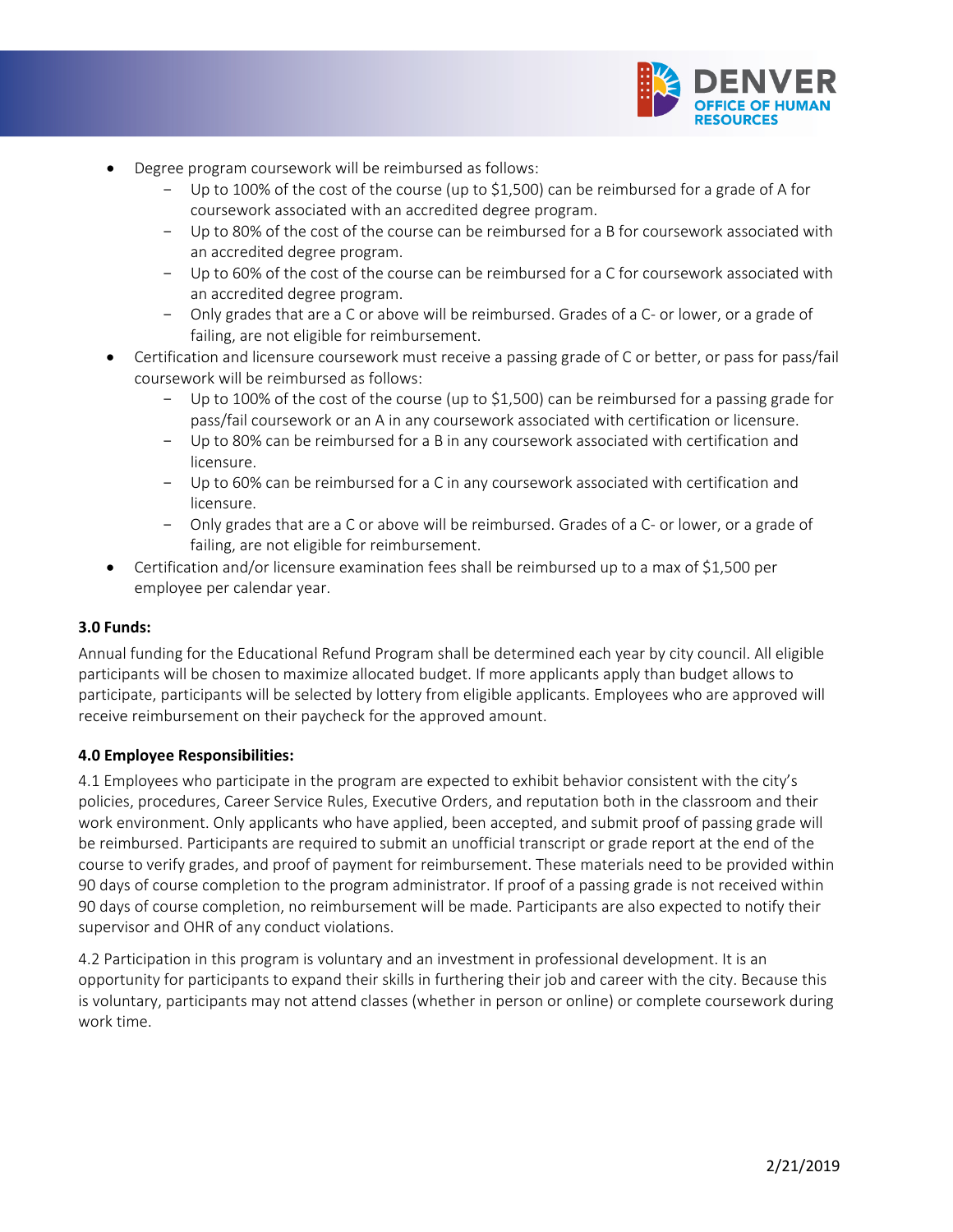

4.3 Reimbursements will be awarded for any one course, license, certificate taken from any accredited school or college that are relevant to the employee's position, and/or attempted to better skills and abilities that enable the employee to perform more successfully in their job or expand beyond their role. Funding is limited and not all who apply will be selected for reimbursement.

4.4 The employee is responsible for the following:

- Submitting application by deadline
- Disclosing the Education Refund Program and participation on any applicable forms or documentation, including tax statements
- Funding any other required course expenditures not covered by the program
- Notifying OHR in the event of withdrawing from the course, receiving a non-passing grade, or loss of academic standing

4.5 Conditions regarding reimbursement through the Education Refund Program:

- Employees must request reimbursement within 90 days of course completion. If this is not done, the employee will not receive funding.
- If the employee separates from the city within one year of completing the course due to termination, resignation or retirement the employee is required to reimburse the city for money received through the Education Refund Program for that course. As a condition of participating in the Education Refund Program, employees must authorize the city to deduct money from the employee's paycheck(s) for this purpose.
- If an employee is approved for reimbursement but does not receive a passing grade (C or better or pass for pass/fail coursework) the employee will not receive funding.
- If an employee is approved for reimbursement, but withdraws from or otherwise does not complete the course, the employee will not receive funding.

#### **5.0 Approval Process:**

5.1 Eligible participants must submit the online application by the deadline. Applications are reviewed multiple times per calendar year. Applications must be submitted before the course start date, and received by the deadline. Only one course, certificate or license will be reimbursed per applicant every cycle until the applicant has reached \$1,500.

5.2 The Office of Human Resources (OHR) through the Educational Refund Committee will review the proposed course to determine the eligibility. The Educational Refund Program is administered by the Office of Human Resources and funding is appropriated by city council on a fiscal year basis. The maximum annual reimbursement per employee is \$1,500 per calendar year.

The following types of coursework are eligible for the program:

- Coursework that is related to the work of the eligible employee
- Coursework that will enhance promotability within the City and County of Denver
- Coursework taken to obtain or maintain any professional certification or license necessary for the performance of the employee's job unless covered by existing agency specific budget.

5.3 If an employee is not approved for reimbursement during one application cycle, the employee may apply again at the next application cycle.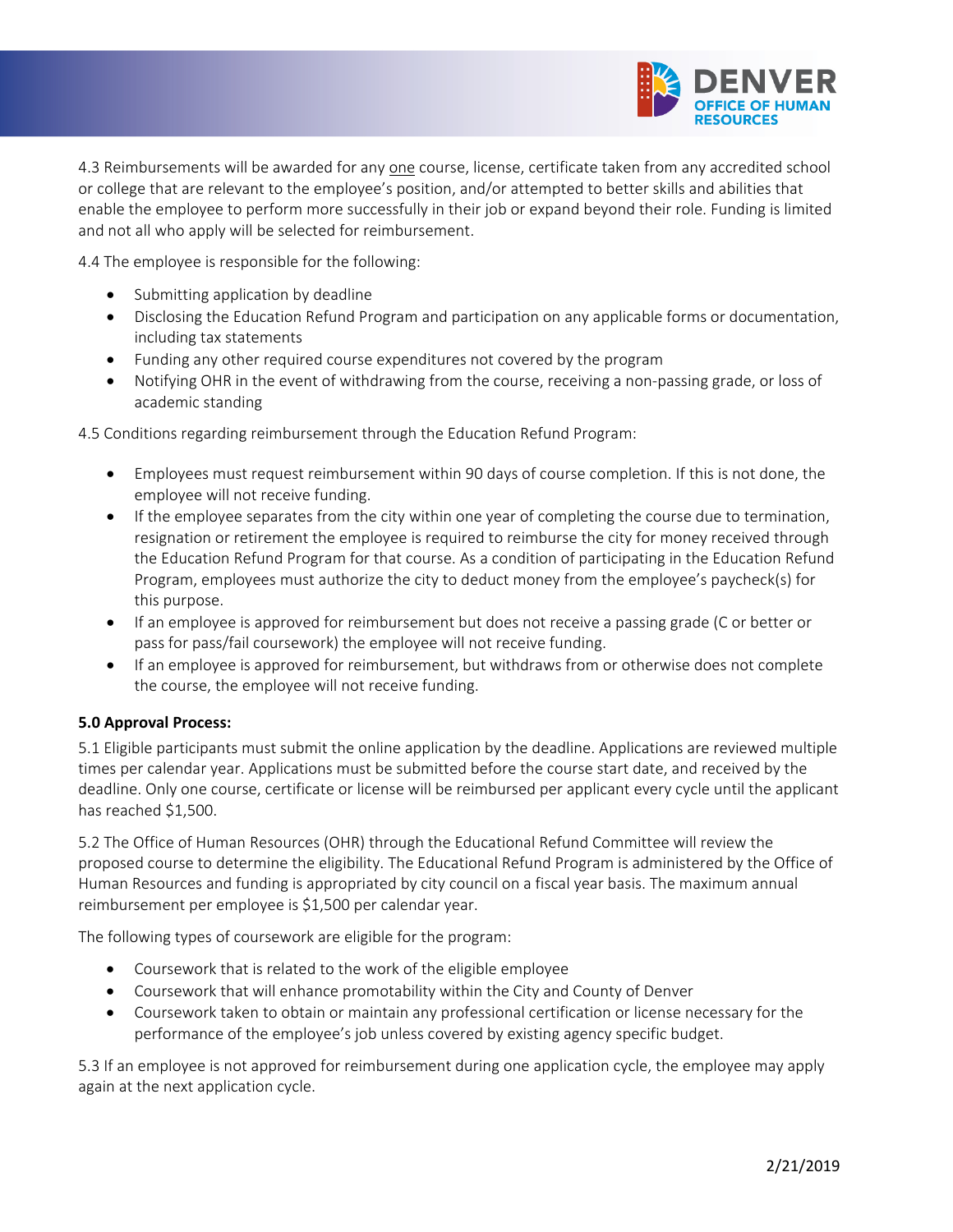

5.4 If an employee is approved for reimbursement for less than \$1,500 during one application cycle, the employee may apply again during the next application cycle for funds, but an employee's total reimbursement for the calendar year cannot exceed \$1,500.

5.5 The Education Refund Program reimburses employees for accredited coursework up to \$1,500 per employee per calendar year. The maximum reimbursement amount an employee may receive in a calendar year is \$1,500, regardless of when the employee applies for the reimbursement, completes the course or examination, or when the employee begins the reimbursement process.

#### **6.0 Reimbursable and Non- Reimbursable Costs:**

6.1 Reimbursable costs, upon proof of grade and payment of course include:

- Tuition for coursework in which the employee received a passing grade of a C or better or pass for pass/fail coursework.
- Tuition for online coursework; C or better or pass for pass/fail coursework.
- Laboratory fees
- Exams to obtain or maintain professional certifications or licenses

6.2 Non-Reimbursable Costs include:

- Textbooks
- Parking
- **Travel**
- Application fees
- Student association fees
- Discount programs
- Exam preparation programs
- Failed, withdrawn, or not successfully passed coursework.
- Doctorate coursework, unless needed for current position

#### **7.0 Reimbursement Process:**

7.1 Upon course or examination completion, the program participants will submit proof of passing grade and payment to the program administrator within 90 days of course completion. Only passing, A, B, and C grades will be reimbursed. All participants who have received reimbursable grades will have the approved amount added to the employee paycheck.

7.2 The Program Administrator is responsible for tracking if the employees remain with the City and County of Denver for one year after reimbursement.